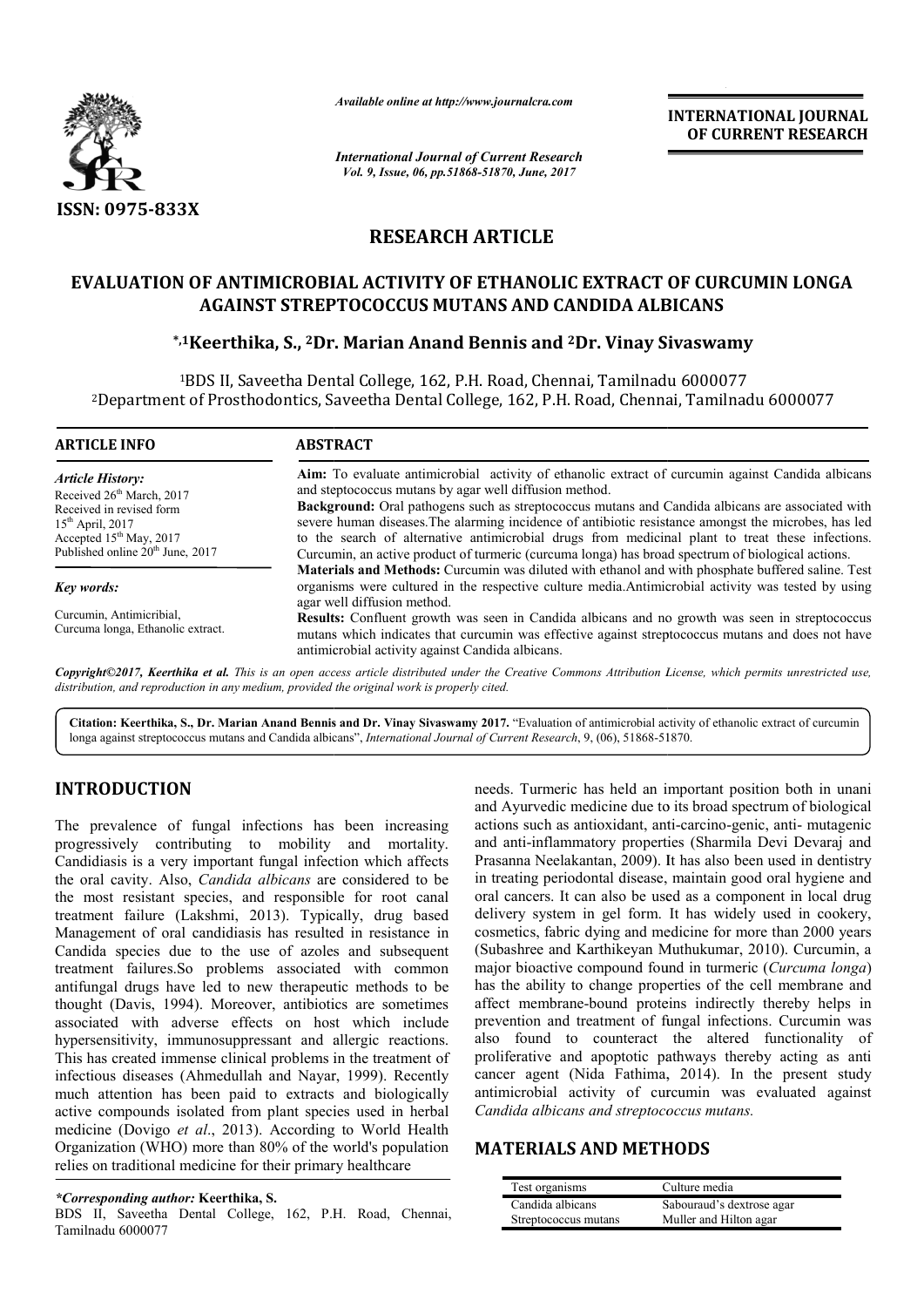#### **Preparation of extract**

5mg of the extract was diluted with 5ml of ethanol and left till ethanol got vapourized from extract. The extract was diluted with 5ml of phosphate buffered saline.

#### **Preparation of inoculum**

Suspension of test organisms were prepared and cultured for 24hrs. These Suspensions were made in sterile isotonic solution of sodium chloride and the turbidity was adjusted. Agar well diffusion method was used to conduct the antimicrobial susceptibility test. The agar media plates were inoculated with the respective organisms by even streaking of the swab over the entire surface of the plate three times, rotating the plate approximately 60 degrees after each application to ensure an even distribution of the inoculums. Finally, it was swabbed all around the edge of the agar surface. After incubation for 24hrs at 37C, the plates were observed.

# **RESULTS**

It was observed that confluence growth was seen in *Candida albicans* and no trusty was seen in *streptococcus mutans*, which indicates that 1mg/ml concentration of ethanolic extract was curcumin was effective against streptococcus mutans and does not have any effect on Candida albicans.





# **DISCUSSION**

Jerunka *et al* reported that Curcumin is a strong anti oxidant agent compared to vitamin C and vitamin E with significant preventive and curative effects on number of diseases such as cancer, diabetes and artherosclerosis. Curcumin acts as a potent scavenger of various Reactive Oxygen Species (ROS) including superoxide anion radicals and hydroxyl radicals that play a central role in artherosclerosis and cancer disease. It is also shown to mediate anti-inflammatory effects through the inhibition of different macromolecules involved in inflammatory including phospholipase, cyclooxygenase 2, lipooxygenase, prostaglandins, interleukins 1 and 2, and tumour necrosis factor (Karewicz *et al*., 2011). A study by Gul *et al* found that ethanolic fractions of curcumin was effective against gram positive which are resistant to most of the broad spectrum antibiotics used (Jurenka, 2009) curcumin has also been shown to potentiate the antimicrobial action of cefexime, cephotaxime, vancomycin and tetracycline, suggesting a possible utilization in combination with other medicaments 10. Prasanna Neelakantan *et al* curcumin may not only exhibit antimicrobial prop erties but also produce photodynamic effects to further potentiate its antimicrobial efficacy (Moghaddam *et al*., 2009). Alsaid *et al* noted that the antimicrobial effect of plant extract varies from one plant to another in different researches carried out in different regions of the world. This may be due to many factors such as, the effect of climate, soil composition, age and vegetation cycle stage, on the quality, quantity and composition of extracted product, different bacterial strains. Moreover, different studies found that the type of solvent has an important role in the process of extracting (Prasanna Neelakantan and Cheng Qing Cheng, 2014). Noted that curcumin is effective only at higher doses due to its poor bioavailability. Major reasons owing to its bioavailability arerapid metabolism and rapid systemic elimination (Alsaid *et al*., 2010). Curcumin nanoparticles, liposomal curcumin, structural analogues of curcumin, curcumin phospholipid complexes or the combination of curcumin with adjuvants (e.g. Piperine) are some of approaches by which researches attempted to improve the bioavailability of this agent (Basnet and Skalko-Basnet, 2011).

#### **Conclusion**

From the results obtained in the present study, it can be concluded that 1mg/ml concentration of extract of curcumin had good results on cariogenic bacterium such as streptococcus mutans and does not had any effect on *Candida albicans.* curcumin can be considered a potential candidate in the development of a novel antimicrobial agent due to its antimicrobial activity.

### **REFERENCES**

- Ahmedullah M, M P Nayar, 1999. Red data book of Indian plants, botanical survey of India, Calcutta, pp.4
- Alsaid M, Daud H, Bejo SK, Abuseliana A. 2010. Antimicrobial Activities of Some Culinary Spice Extracts against Streptococcus agalactiae and Its Prophylactic Uses to Prevent Streptococcal Infection in Red Hybrid Tilapia (Oreochromis sp.). *World J of Fish and Marine Sciences*, 2 (6): 532-538.
- Basnet P, Skalko-Basnet N. Curcumin, 2011. An anti-in ammatory molecule from a curry spice on the path to cancer treatment. *Molecules*, 16(6):4567–98.
- Curcumin- pharmacological actions and its role in dentistry sharmila devi devaraj, prasanna neelakantan Saveetha Dental College and Hospitals, Saveetha University, Chennai, India